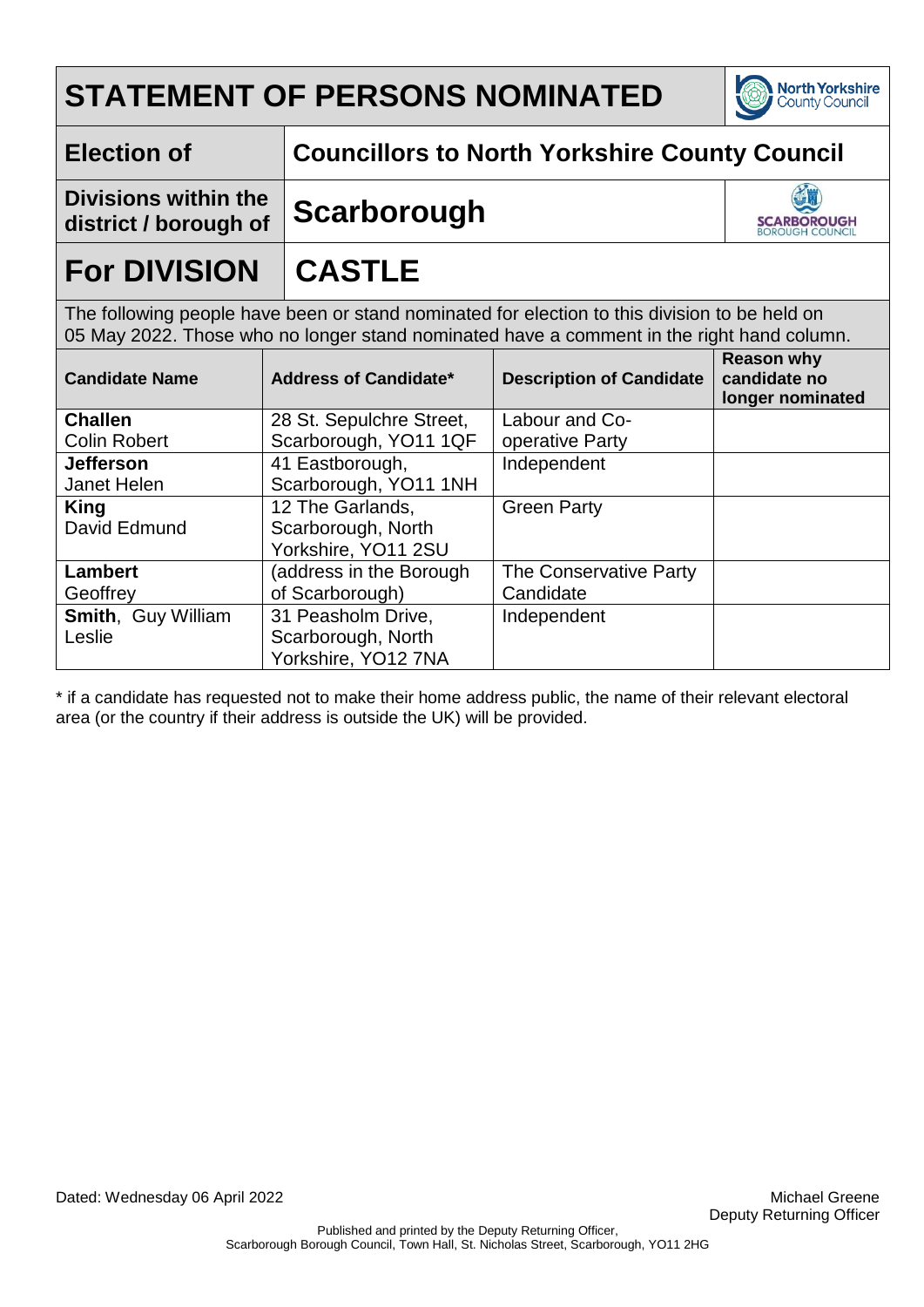

### **Election of Councillors to North Yorkshire County Council**

**Divisions within the district / borough of Scarborough**



## **For DIVISION CAYTON**

The following people have been or stand nominated for election to this division to be held on 05 May 2022. Those who no longer stand nominated have a comment in the right hand column.

| <b>Candidate Name</b> | Address of Candidate*   | <b>Description of Candidate</b> | <b>Reason why</b><br>candidate no<br>longer nominated |
|-----------------------|-------------------------|---------------------------------|-------------------------------------------------------|
| Davy                  | (address in the Borough | <b>Labour Party</b>             |                                                       |
| <b>Tina Marie</b>     | of Scarborough)         |                                 |                                                       |
| <b>Everall</b>        | (address in the Borough | <b>Reform UK</b>                |                                                       |
| Robert                | of Scarborough)         |                                 |                                                       |
| <b>Powell</b>         | 11 Osgodby Hall Road,   | <b>Green Party</b>              |                                                       |
| Lynda                 | Osgodby, Scarborough,   |                                 |                                                       |
|                       | North Yorkshire, YO11   |                                 |                                                       |
|                       | 3PX                     |                                 |                                                       |
| <b>Swiers</b>         | 23 Main Street, Cayton, | The Conservative Party          |                                                       |
| Roberta Florence      | Scarborough, YO11 3RS   | Candidate                       |                                                       |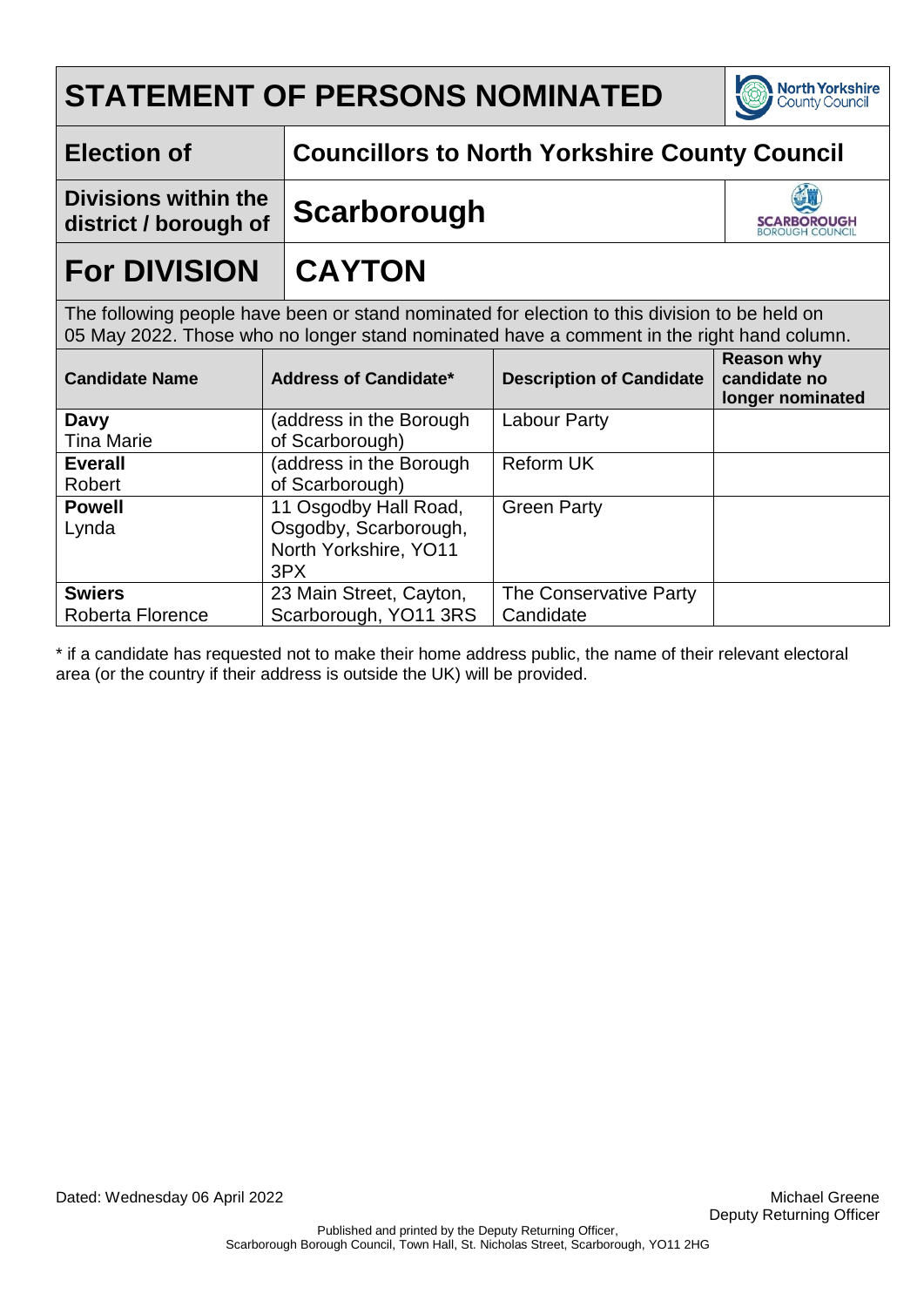

### **Election of Councillors to North Yorkshire County Council**

**Divisions within the district / borough of Scarborough**



## **For DIVISION DANBY & MULGRAVE**

The following people have been or stand nominated for election to this division to be held on 05 May 2022. Those who no longer stand nominated have a comment in the right hand column.

| <b>Candidate Name</b> | <b>Address of Candidate*</b> | <b>Description of Candidate</b> | <b>Reason why</b><br>candidate no<br>longer nominated |
|-----------------------|------------------------------|---------------------------------|-------------------------------------------------------|
| <b>Bolton</b>         | Flat 3, Stakesby Manor,      | Labour Party                    |                                                       |
| Peter Alexander       | Manor Close, Whitby,         |                                 |                                                       |
|                       | <b>YO21 1HG</b>              |                                 |                                                       |
| <b>Chance</b>         | Adventure House,             | The Conservative Party          |                                                       |
| David Arthur          | Newholm, Whitby, North       | Candidate                       |                                                       |
|                       | Yorkshire, YO21 3QY          |                                 |                                                       |
| <b>Hudspeth</b>       | 12 Church Street,            | <b>Green Party</b>              |                                                       |
| Annette               | Castleton, Whitby, North     |                                 |                                                       |
|                       | Yorkshire, YO21 2EQ          |                                 |                                                       |
| <b>Sumner</b>         | Abingdon House, High         | <b>Whitby Area</b>              |                                                       |
| <b>Hero Katherine</b> | Street, Lythe, YO21 3RT      | Independents                    |                                                       |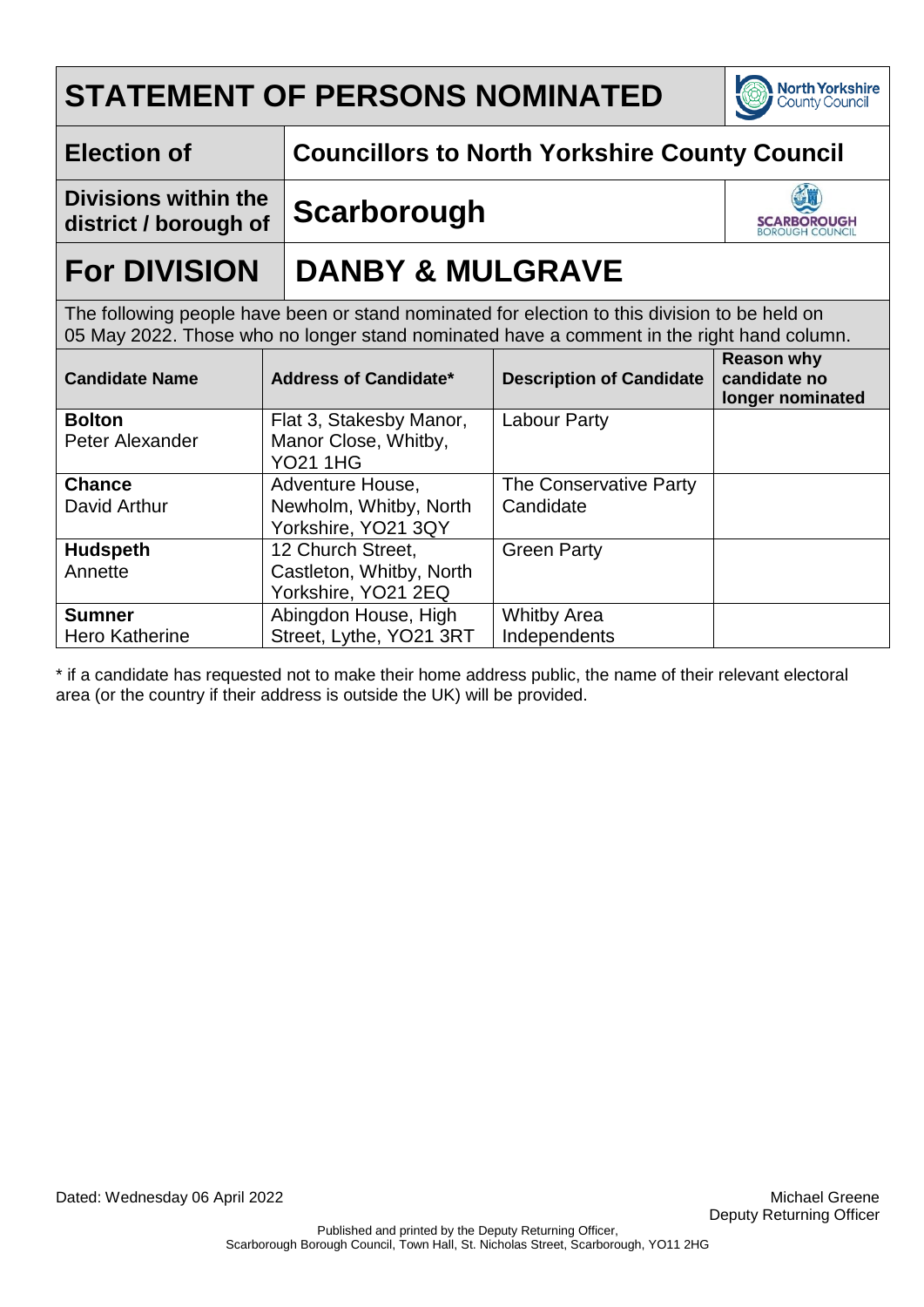

### **Election of Councillors to North Yorkshire County Council**

**Divisions within the district / borough of Scarborough**



## **For DIVISION DERWENT VALLEY & MOOR**

The following people have been or stand nominated for election to this division to be held on 05 May 2022. Those who no longer stand nominated have a comment in the right hand column.

| <b>Candidate Name</b> | <b>Address of Candidate*</b> | <b>Description of Candidate</b> | <b>Reason why</b><br>candidate no<br>longer nominated |
|-----------------------|------------------------------|---------------------------------|-------------------------------------------------------|
| <b>Bushell</b>        | Broad Head Farm,             | Social Democratic Party         |                                                       |
| Kathy                 | Troutsdale, Scarborough,     |                                 |                                                       |
|                       | <b>YO13 9PS</b>              |                                 |                                                       |
| Cunningham            | (address in the Borough      | <b>Labour Party</b>             |                                                       |
| Moira                 | of Scarborough)              |                                 |                                                       |
| <b>Jeffels</b>        | 19 Hall Garth Lane, West     | The Conservative Party          |                                                       |
| David Colin           | Ayton, Scarborough,          | Candidate                       |                                                       |
|                       | <b>YO13 9JA</b>              |                                 |                                                       |
| Lockwood              | 3 Garth Cottages, Hall       | <b>Liberal Democrats</b>        |                                                       |
| <b>Robert Graham</b>  | Garth Lane, West Ayton,      |                                 |                                                       |
|                       | Scarborough, YO13 9JB        |                                 |                                                       |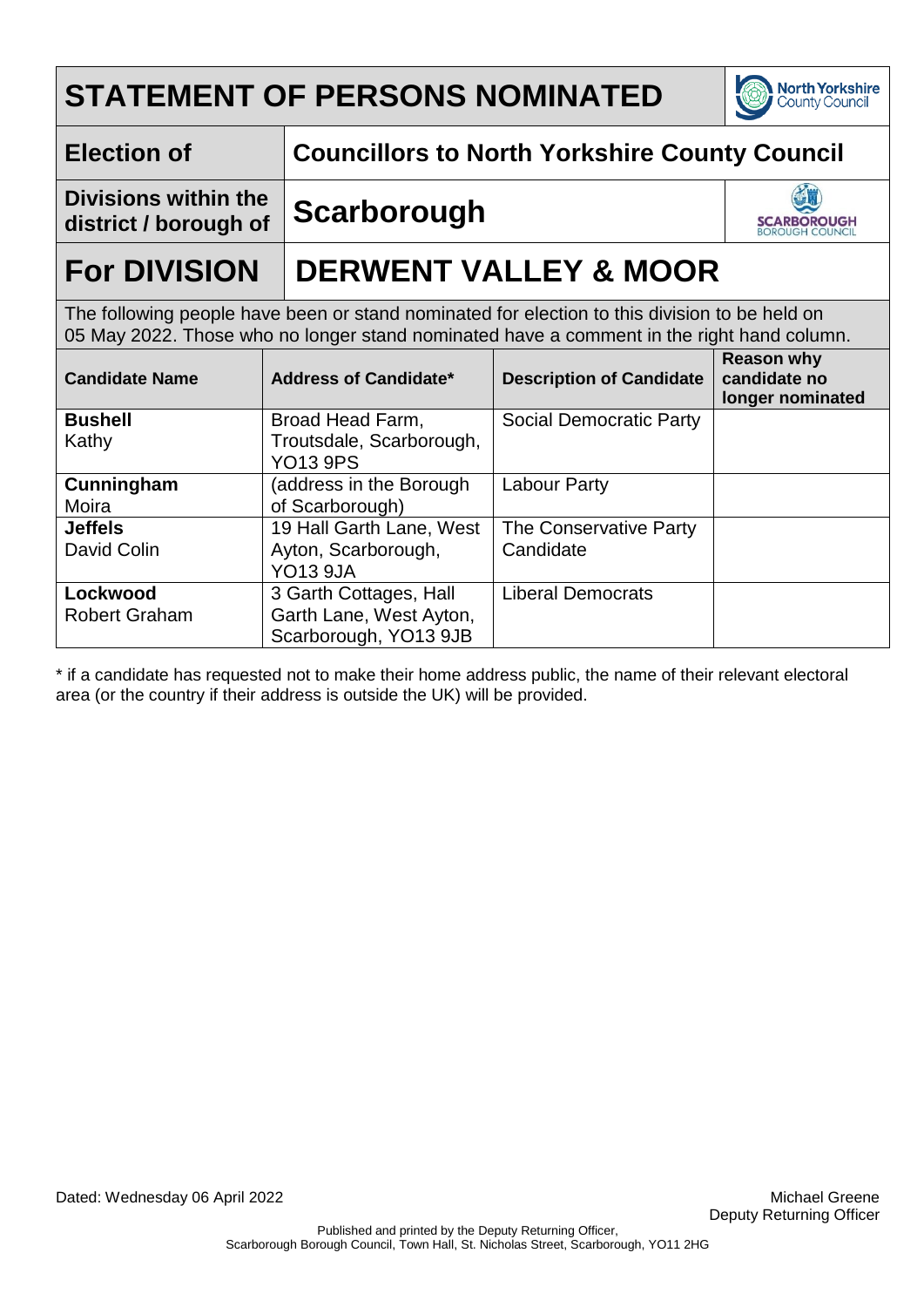

### **Election of Councillors to North Yorkshire County Council**

**Divisions within the district / borough of Scarborough**



## **For DIVISION EASTFIELD**

The following people have been or stand nominated for election to this division to be held on 05 May 2022. Those who no longer stand nominated have a comment in the right hand column.

| <b>Candidate Name</b> | <b>Address of Candidate*</b> | <b>Description of Candidate</b> | <b>Reason why</b><br>candidate no<br>longer nominated |
|-----------------------|------------------------------|---------------------------------|-------------------------------------------------------|
| <b>Bairstow</b>       | (address in the Borough      | <b>Green Party</b>              |                                                       |
| <b>Cameron Powell</b> | of Scarborough)              |                                 |                                                       |
| <b>Randerson</b>      | 35 Manor Gardens,            | <b>Labour Party</b>             |                                                       |
| Tony                  | Scarborough, North           |                                 |                                                       |
|                       | Yorkshire, YO12 7RS          |                                 |                                                       |
| <b>Reeves</b>         | 58 Ryefield Road,            | The Conservative Party          |                                                       |
| Tracey                | Eastfield, YO11 3DR          | Candidate                       |                                                       |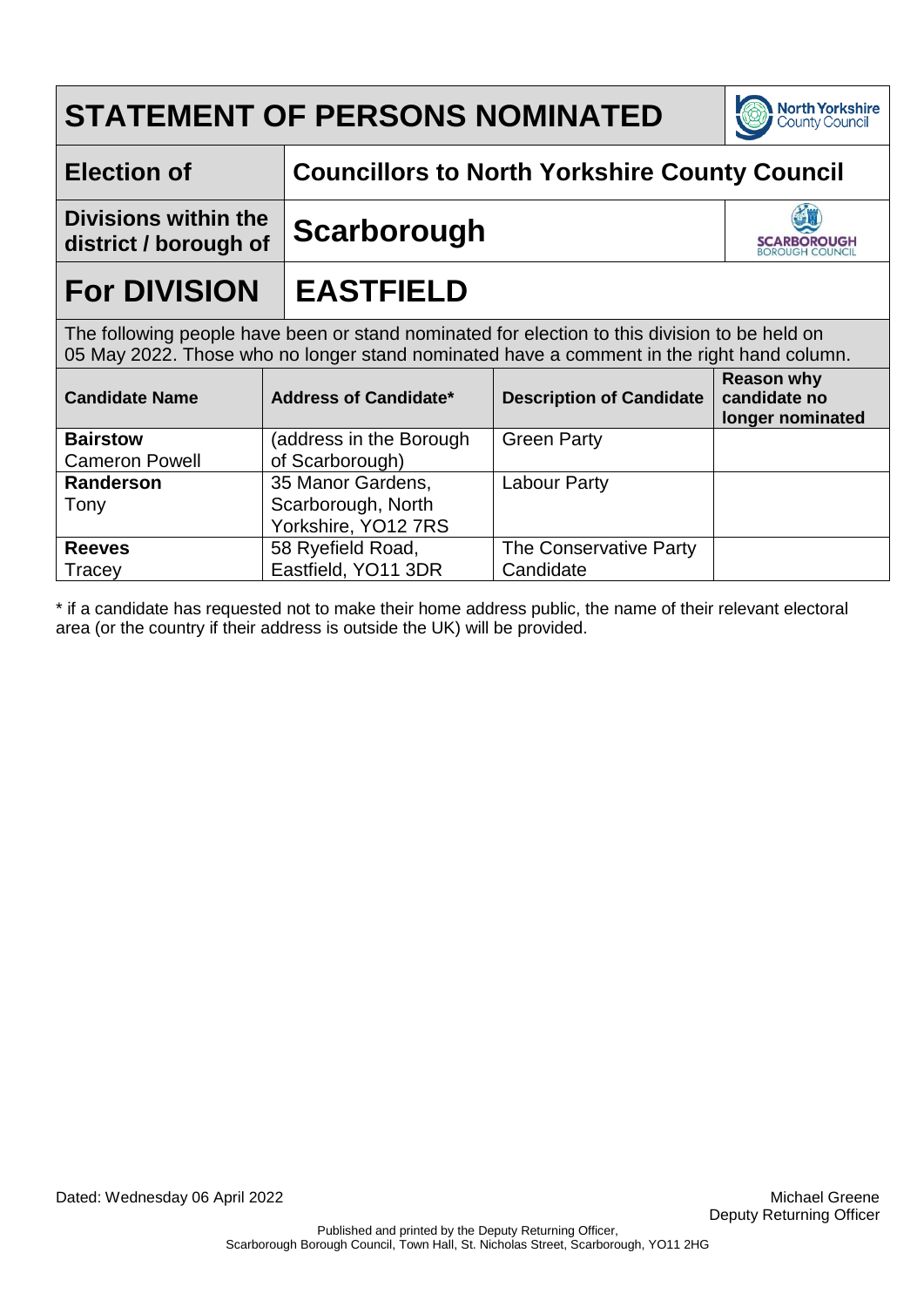

### **Election of Councillors to North Yorkshire County Council**

**Divisions within the district / borough of Scarborough**



## **For DIVISION ESK VALLEY & COAST**

The following people have been or stand nominated for election to this division to be held on 05 May 2022. Those who no longer stand nominated have a comment in the right hand column.

| <b>Candidate Name</b>     | <b>Address of Candidate*</b> | <b>Description of Candidate</b> | <b>Reason why</b><br>candidate no<br>longer nominated |
|---------------------------|------------------------------|---------------------------------|-------------------------------------------------------|
| <b>Dennett</b>            | White House Farm,            | <b>Labour Party</b>             |                                                       |
| <b>Gerald Alick James</b> | Fylingdales, YO22 4QF        |                                 |                                                       |
| <b>Pearson</b>            | Hill House Farm,             | The Conservative Party          |                                                       |
| <b>Clive Graham</b>       | Glaisdale, Whitby, North     | Candidate                       |                                                       |
|                           | Yorkshire, YO21 2QS          |                                 |                                                       |
| <b>Riddolls</b>           | 41 Mayfield Road,            | <b>Whitby Area</b>              |                                                       |
| <b>Chris</b>              | Whitby, YO21 1LT             | Independents                    |                                                       |
| <b>Stimson</b>            | 14 Chubb Hill Road,          | <b>Liberal Democrats</b>        |                                                       |
| Craig Michael             | Whitby, YO21 1JU             |                                 |                                                       |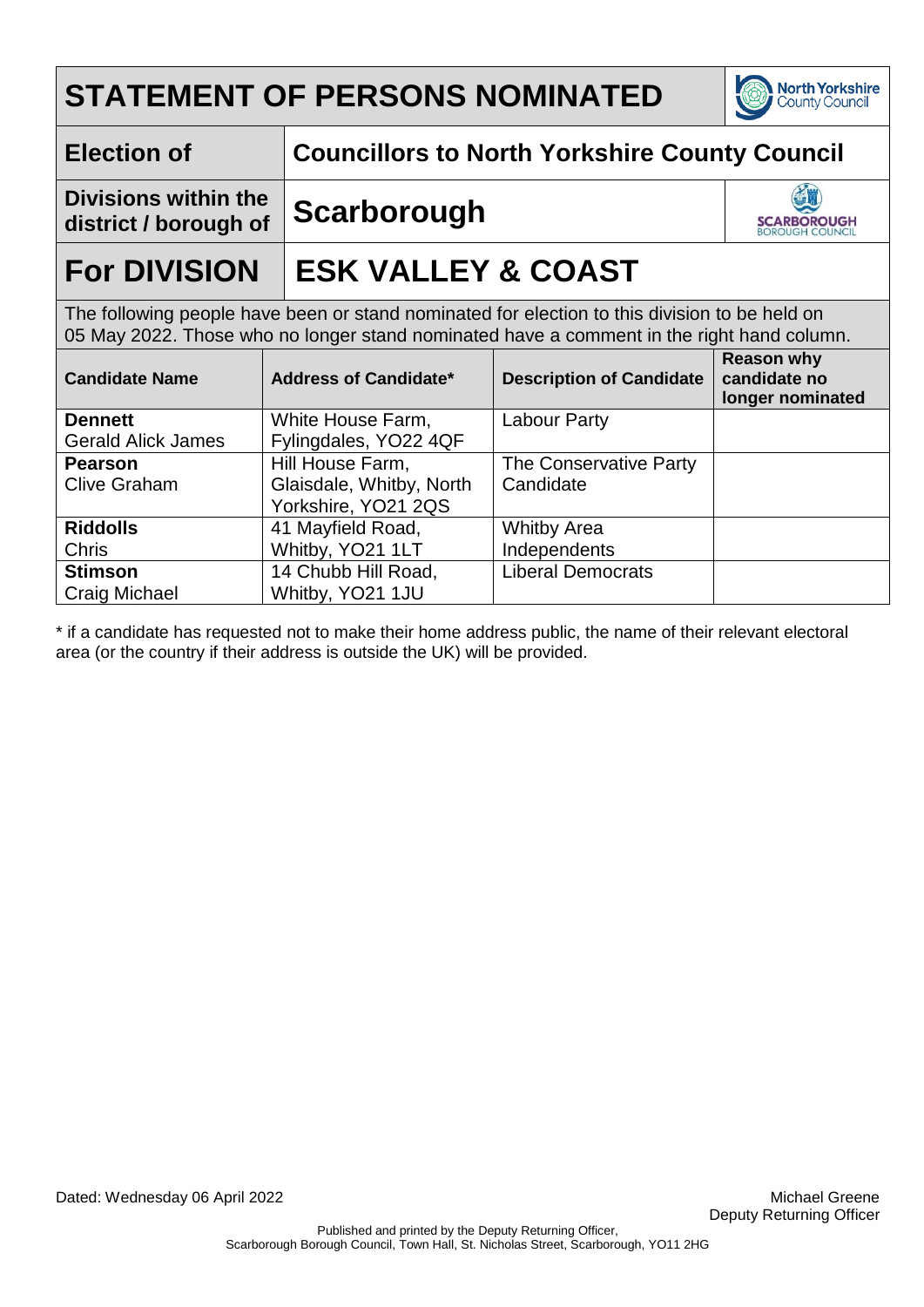

### **Election of Councillors to North Yorkshire County Council**

**Divisions within the district / borough of Scarborough**



## **For DIVISION FALSGRAVE & STEPNEY**

The following people have been or stand nominated for election to this division to be held on 05 May 2022. Those who no longer stand nominated have a comment in the right hand column.

| <b>Candidate Name</b> | <b>Address of Candidate*</b> | <b>Description of Candidate</b> | <b>Reason why</b><br>candidate no<br>longer nominated |
|-----------------------|------------------------------|---------------------------------|-------------------------------------------------------|
| <b>Colling</b>        | 3 Westbourne Park,           | Labour and Co-                  |                                                       |
| Liz                   | Scarborough, North           | operative Party                 |                                                       |
|                       | Yorkshire, YO12 4AS          |                                 |                                                       |
| <b>Elson</b>          | 24 Trafalgar Street West,    | <b>Green Party</b>              |                                                       |
| <b>Nicola</b>         | Scarborough, North           |                                 |                                                       |
|                       | Yorkshire, YO12 7AU          |                                 |                                                       |
| <b>Phillips</b>       | 26 Chantry Road, East        | The Conservative Party          |                                                       |
| <b>Mark</b>           | Ayton, Scarborough,          | Candidate                       |                                                       |
|                       | <b>YO13 9EP</b>              |                                 |                                                       |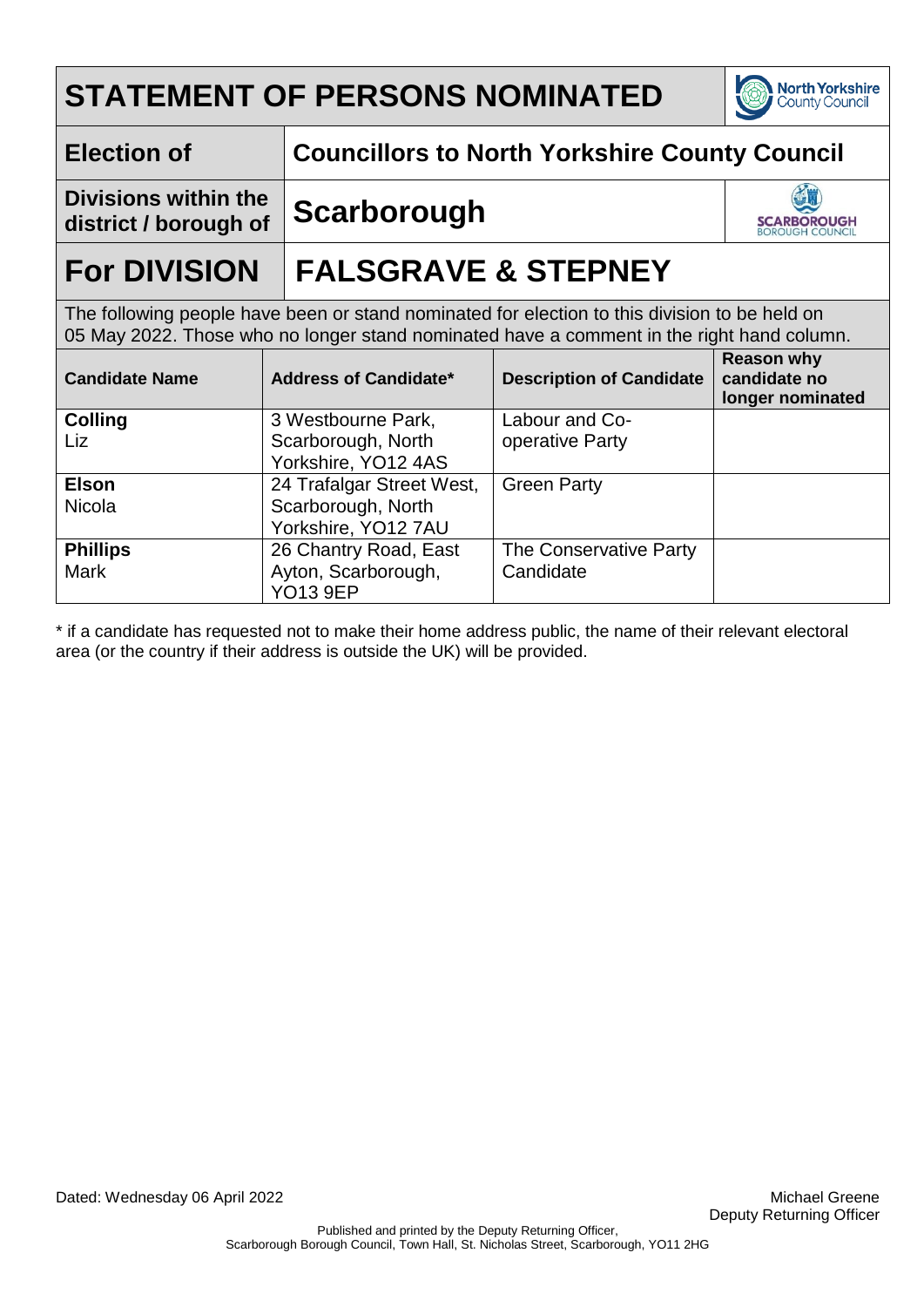

**SCARBOROUGH**<br>BOROUGH COUNCIL

**Election of Councillors to North Yorkshire County Council**

**Divisions within the district / borough of Scarborough**

## **For DIVISION FILEY**

The following people have been or stand nominated for election to this division to be held on 05 May 2022. Those who no longer stand nominated have a comment in the right hand column.

| <b>Candidate Name</b> | <b>Address of Candidate*</b> | <b>Description of Candidate</b> | <b>Reason why</b><br>candidate no<br>longer nominated |
|-----------------------|------------------------------|---------------------------------|-------------------------------------------------------|
| <b>Cross</b>          | 12 Cliff Top, Filey, YO14    | Independent                     |                                                       |
| Sam                   | 9HG                          |                                 |                                                       |
| <b>Houlden-Banks</b>  | (address in the Borough      | Independent                     | Withdrawn                                             |
| Jacqui                | of Scarborough)              |                                 |                                                       |
| <b>Scott</b>          | (address in the Borough      | Labour Party                    |                                                       |
| <b>Graham William</b> | of Scarborough)              |                                 |                                                       |
| <b>Swiers</b>         | Bickley Gate, Bickley,       | The Conservative Party          |                                                       |
| <b>Helen Gall</b>     | Langdale End,                | Candidate                       |                                                       |
|                       | Scarborough, YO13 0LL        |                                 |                                                       |

\* if a candidate has requested not to make their home address public, the name of their relevant electoral area (or the country if their address is outside the UK) will be provided.

Dated: Wednesday 06 April 2022 Michael Greene Michael Greene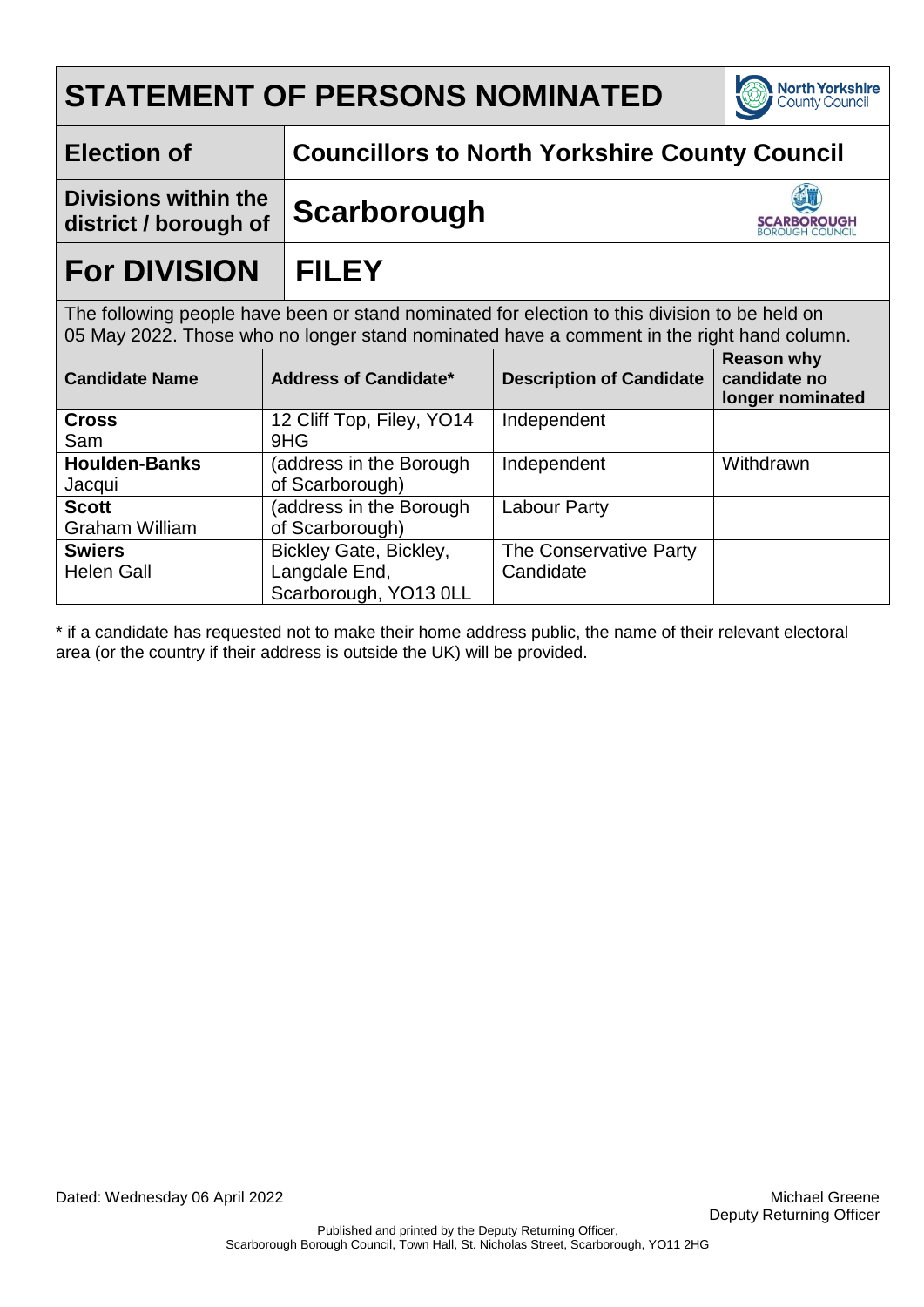

### **Election of Councillors to North Yorkshire County Council**

**Divisions within the district / borough of Scarborough**



## **For DIVISION HUNMANBY & SHERBURN**

The following people have been or stand nominated for election to this division to be held on 05 May 2022. Those who no longer stand nominated have a comment in the right hand column.

| <b>Candidate Name</b>    | <b>Address of Candidate*</b> | <b>Description of Candidate</b> | <b>Reason why</b><br>candidate no<br>longer nominated |
|--------------------------|------------------------------|---------------------------------|-------------------------------------------------------|
| <b>Donohue-Moncrieff</b> | 74 Northgate, Hunmanby,      | Independent                     |                                                       |
| Michelle Ellen           | Filey, YO14 0NX              |                                 |                                                       |
| <b>Graham</b>            | (address in the District of  | The Conservative Party          |                                                       |
| Sue                      | Ryedale)                     | Candidate                       |                                                       |
| <b>Price</b>             | 4 Airy Hill, Filey, YO14     | <b>Labour Party</b>             |                                                       |
| <b>Neil Maxwell</b>      | 9QQ                          |                                 |                                                       |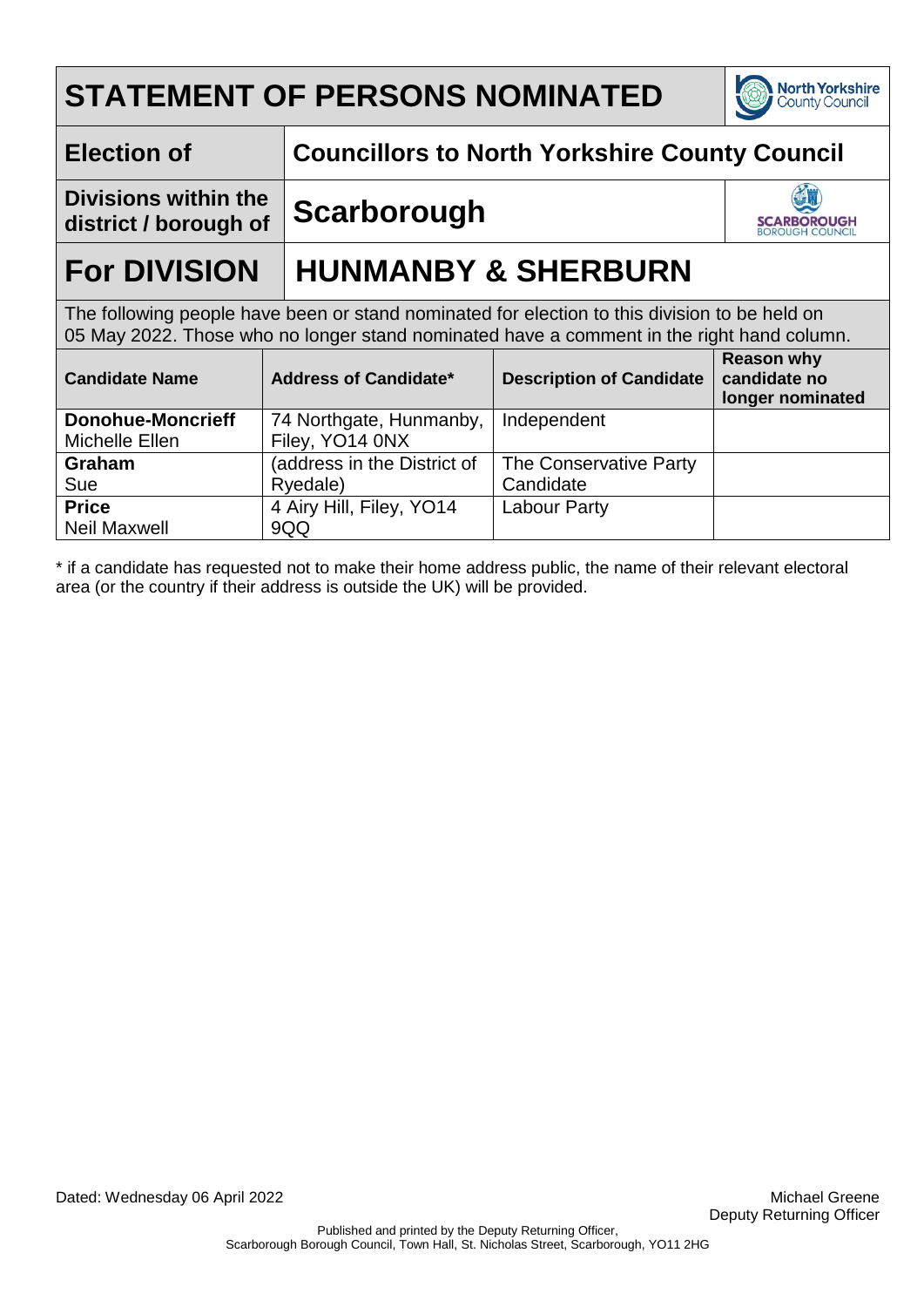

**SCARBOROUGH**<br>BOROUGH COUNCIL

**Election of Councillors to North Yorkshire County Council**

**Divisions within the district / borough of Scarborough**

# **For DIVISION NEWBY**

The following people have been or stand nominated for election to this division to be held on 05 May 2022. Those who no longer stand nominated have a comment in the right hand column.

| <b>Candidate Name</b> | Address of Candidate*   | <b>Description of Candidate</b> | <b>Reason why</b><br>candidate no<br>longer nominated |
|-----------------------|-------------------------|---------------------------------|-------------------------------------------------------|
| <b>Allanson</b>       | (address in the Borough | The Conservative Party          |                                                       |
| Charlie               | of Scarborough)         | Candidate                       |                                                       |
| <b>Fenander</b>       | 4 Parkfield Close,      | <b>Green Party</b>              |                                                       |
| Sara West             | Scarborough, North      |                                 |                                                       |
|                       | Yorkshire, YO12 5ND     |                                 |                                                       |
| <b>Inman</b>          | (address in the Borough | Independent                     |                                                       |
| Vanda Lee             | of Scarborough)         |                                 |                                                       |
| <b>Murphy</b>         | (address in the Borough | Independent                     |                                                       |
| Norman Kenneth        | of Scarborough)         |                                 |                                                       |
| Sharma, Subash        | 22 Northstead Manor     | <b>Labour Party</b>             |                                                       |
| Chunder               | Drive, Scarborough,     |                                 |                                                       |
|                       | <b>YO12 6AB</b>         |                                 |                                                       |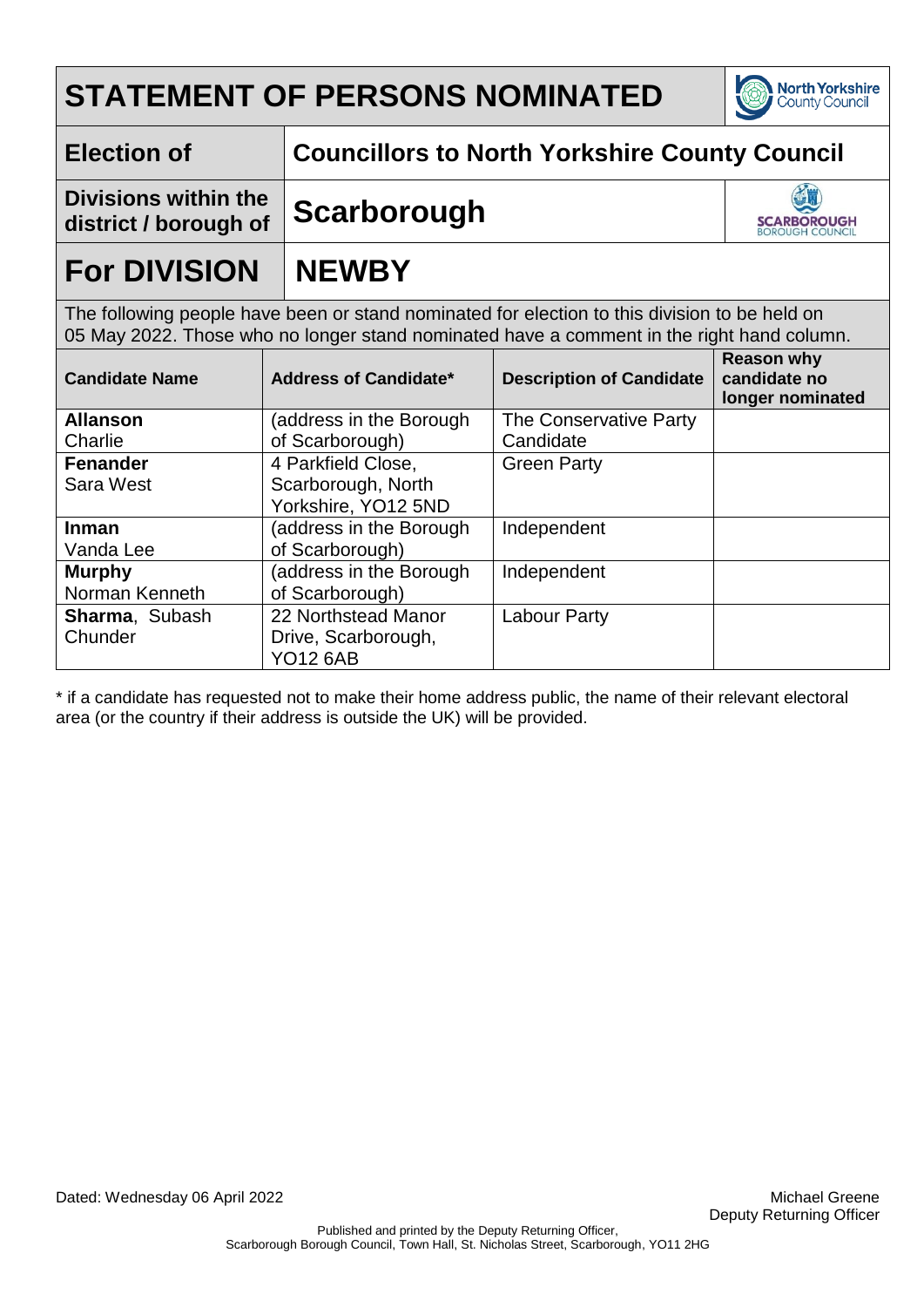

### **Election of Councillors to North Yorkshire County Council**

**Divisions within the district / borough of Scarborough**



## **For DIVISION NORTHSTEAD**

The following people have been or stand nominated for election to this division to be held on 05 May 2022. Those who no longer stand nominated have a comment in the right hand column.

| <b>Candidate Name</b>       | <b>Address of Candidate*</b> | <b>Description of Candidate</b> | <b>Reason why</b><br>candidate no<br>longer nominated |
|-----------------------------|------------------------------|---------------------------------|-------------------------------------------------------|
| <b>Atkinson</b>             | 52 Mayville Avenue,          | Independent                     |                                                       |
| John Eden                   | Scarborough, North           |                                 |                                                       |
|                             | Yorkshire, YO12 7NP          |                                 |                                                       |
| <b>Broadbent</b>            | Woodrise, Filey Road,        | <b>Labour Party</b>             |                                                       |
| Eric                        | Cayton, Scarborough,         |                                 |                                                       |
|                             | <b>YO11 3NH</b>              |                                 |                                                       |
| <b>Naptali</b>              | (address in the Borough      | <b>Green Party</b>              |                                                       |
| <b>Gabrielle Carol Mary</b> | of Scarborough)              |                                 |                                                       |
| <b>Purchon</b>              | Hotel Columbus, 124          | The Conservative Party          |                                                       |
| <b>Bonnie</b>               | Columbus Ravine,             | Candidate                       |                                                       |
|                             | Scarborough, YO12 7QZ        |                                 |                                                       |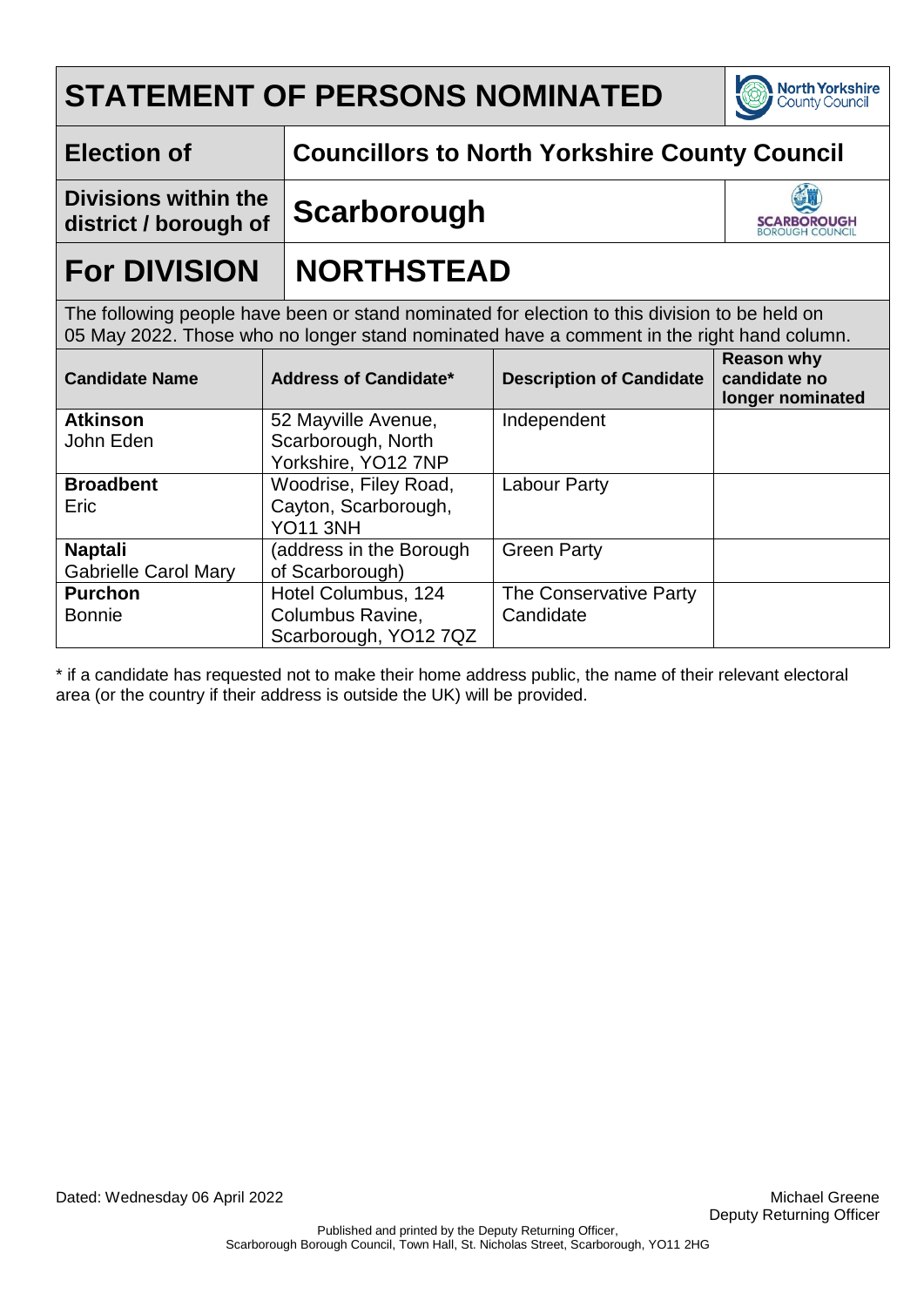

### **Election of Councillors to North Yorkshire County Council**

**Divisions within the district / borough of Scarborough**



## **For DIVISION** SCALBY & THE COAST

The following people have been or stand nominated for election to this division to be held on 05 May 2022. Those who no longer stand nominated have a comment in the right hand column.

| <b>Candidate Name</b>                    | <b>Address of Candidate*</b>                                               | <b>Description of Candidate</b> | <b>Reason why</b><br>candidate no<br>longer nominated |
|------------------------------------------|----------------------------------------------------------------------------|---------------------------------|-------------------------------------------------------|
| <b>Backhouse</b><br><b>Graham Andrew</b> | 5 West Park Avenue,<br>Newby, Scarborough,<br>North Yorkshire, YO12<br>6HH | Independent                     |                                                       |
| <b>Bastiman</b>                          | 6 Hamilton Close, Scalby,                                                  | The Conservative Party          |                                                       |
| Derek James                              | Scarborough, YO13 0RN                                                      | Candidate                       |                                                       |
| <b>Bore</b>                              | Meadowside, 1 Campion                                                      | <b>Liberal Democrats</b>        |                                                       |
| Deborah Helen                            | Close, Scalby,<br>Scarborough, YO13 0QJ                                    |                                 |                                                       |
| Langmead                                 | (address in the Borough                                                    | Independent                     |                                                       |
| <b>Des</b>                               | of Scarborough)                                                            |                                 |                                                       |
| <b>Sangster, Denise</b>                  | 4 Whin Bank,                                                               | Labour Party                    |                                                       |
| Ann                                      | Scarborough, North                                                         |                                 |                                                       |
|                                          | Yorkshire, YO12 5LE                                                        |                                 |                                                       |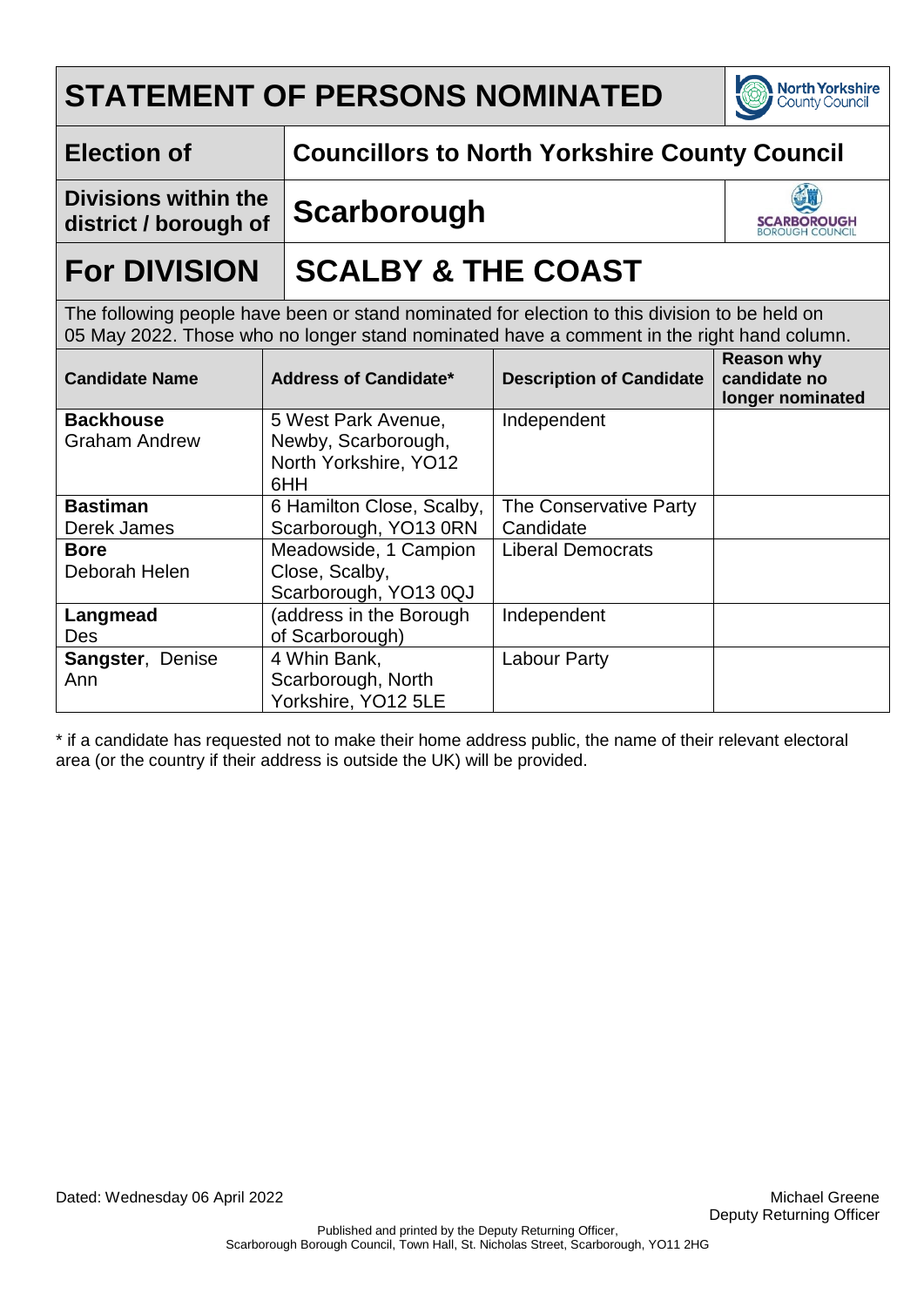

### **Election of Councillors to North Yorkshire County Council**

**Divisions within the district / borough of Scarborough**



## **For DIVISION SEAMER**

The following people have been or stand nominated for election to this division to be held on 05 May 2022. Those who no longer stand nominated have a comment in the right hand column.

| <b>Candidate Name</b>        | <b>Address of Candidate*</b>                | <b>Description of Candidate</b> | <b>Reason why</b><br>candidate no<br>longer nominated |
|------------------------------|---------------------------------------------|---------------------------------|-------------------------------------------------------|
| <b>Jackman</b><br><b>Bob</b> | 3 Red Court, The<br>Esplanade, Scarborough. | <b>Liberal Democrats</b>        |                                                       |
|                              | <b>YO11 2XA</b>                             |                                 |                                                       |
| <b>Murphy</b>                | 41 West Park Avenue,                        | Independent                     |                                                       |
| Roxanne Kate                 | Scarborough, YO12 6HH                       |                                 |                                                       |
| <b>Phillips</b>              | 26 Chantry Road, East                       | The Conservative Party          |                                                       |
| Heather                      | Ayton, Scarborough,                         | Candidate                       |                                                       |
|                              | <b>YO13 9EP</b>                             |                                 |                                                       |
| <b>Spivey</b>                | (address in the Borough                     | <b>Labour Party</b>             |                                                       |
| Louise Sheila                | of Scarborough)                             |                                 |                                                       |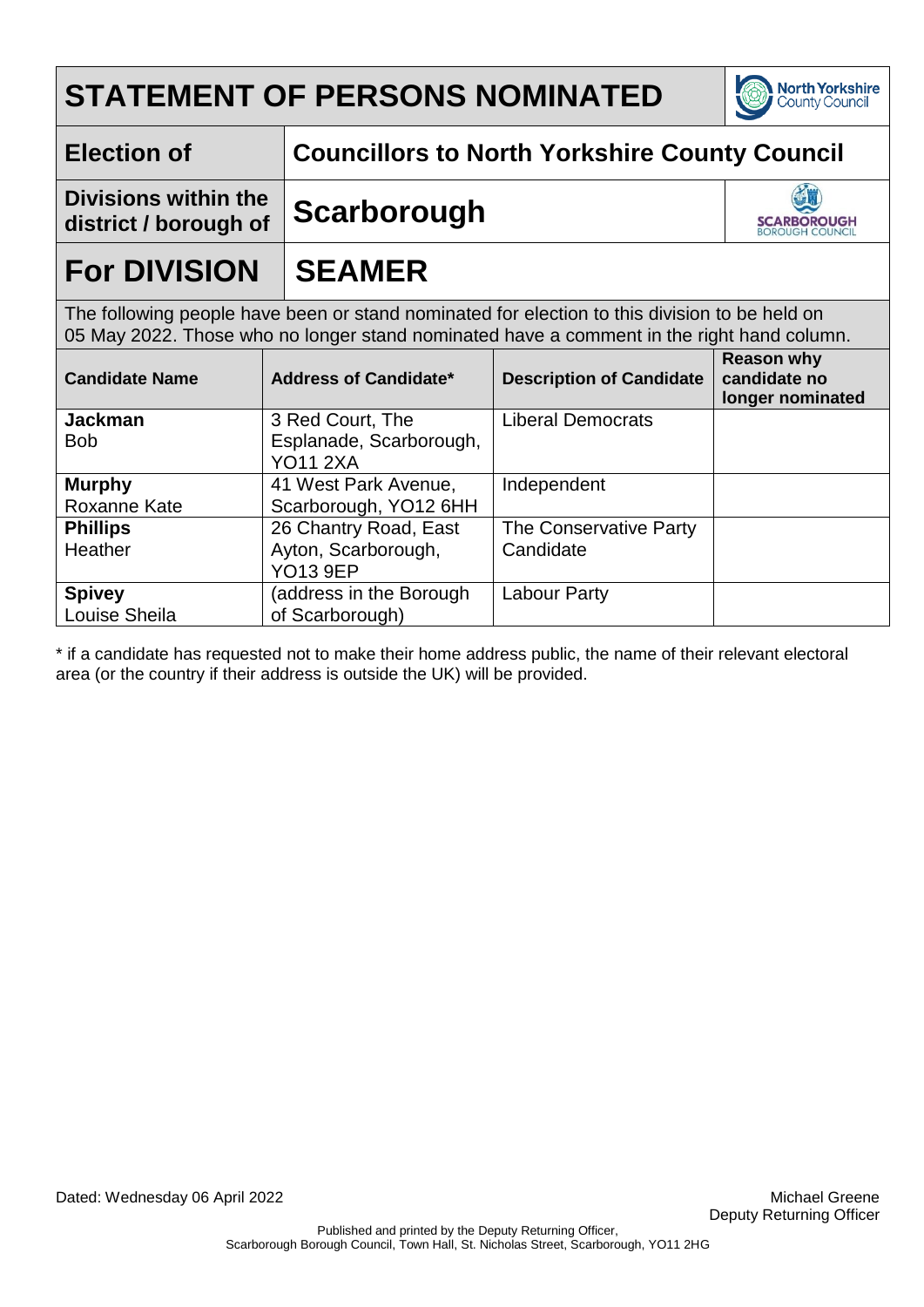

### **Election of Councillors to North Yorkshire County Council**

**Divisions within the district / borough of Scarborough**



## **For DIVISION WEAPONNESS & RAMSHILL**

The following people have been or stand nominated for election to this division to be held on 05 May 2022. Those who no longer stand nominated have a comment in the right hand column.

| <b>Candidate Name</b>    | <b>Address of Candidate*</b> | <b>Description of Candidate</b> | <b>Reason why</b><br>candidate no<br>longer nominated |
|--------------------------|------------------------------|---------------------------------|-------------------------------------------------------|
| <b>Batts</b>             | 62 Esplanade Road,           | The Conservative Party          |                                                       |
| Eric                     | Scarborough, North           | Candidate                       |                                                       |
|                          | Yorkshire, YO11 2AU          |                                 |                                                       |
| <b>Bonner</b>            | (address in the Borough      | <b>Green Party</b>              |                                                       |
| <b>Charlotte Lucinda</b> | of Scarborough)              |                                 |                                                       |
| <b>Grieve</b>            | 23 The Garlands,             | Independent                     |                                                       |
| Jim                      | Scarborough, North           |                                 |                                                       |
|                          | Yorkshire, YO11 2SU          |                                 |                                                       |
| <b>Maw</b>               | 40 Pinewood Drive,           | Labour Party                    |                                                       |
| <b>Rich</b>              | Scarborough, North           |                                 |                                                       |
|                          | Yorkshire, YO12 5JP          |                                 |                                                       |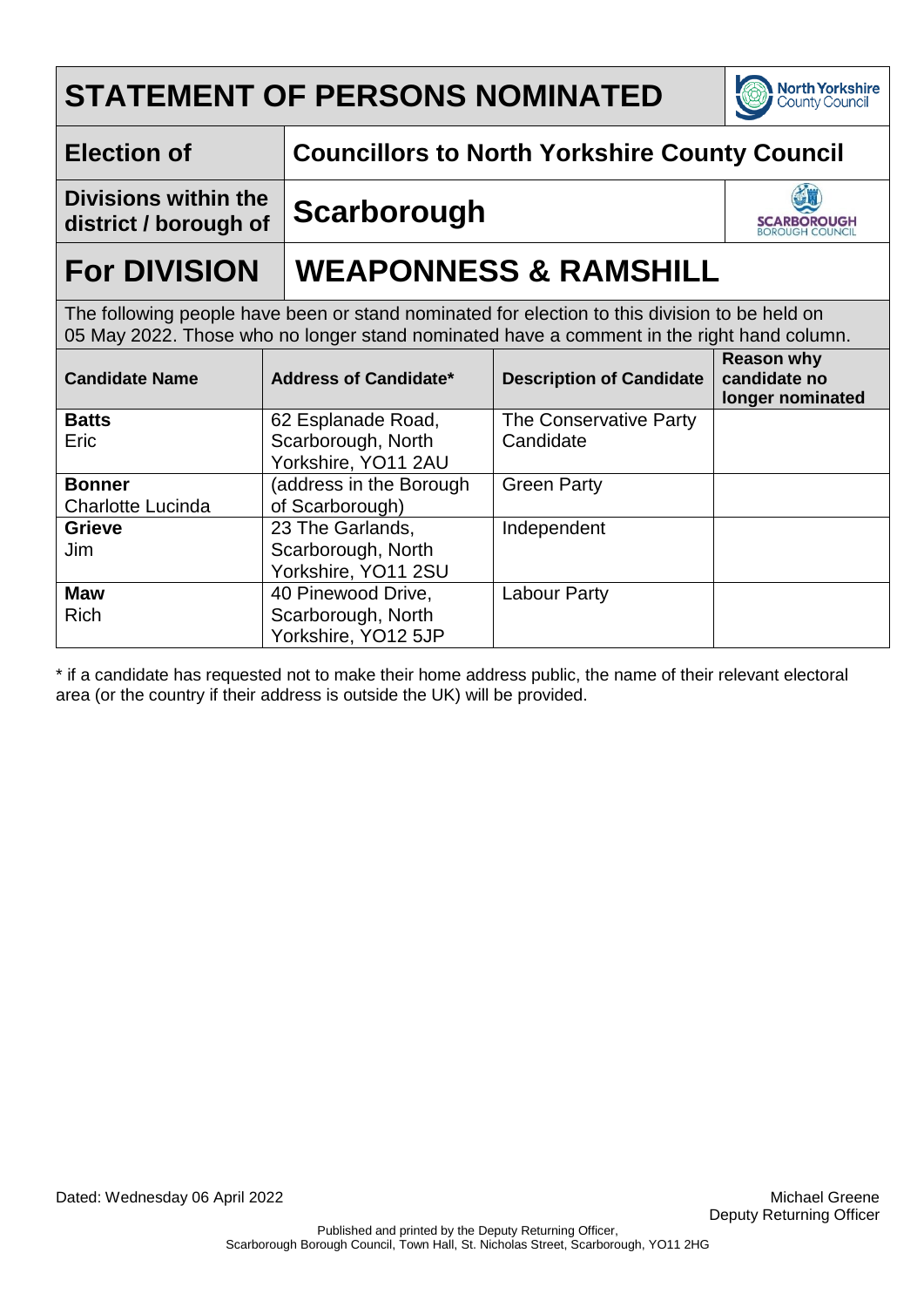

### **Election of Councillors to North Yorkshire County Council**

**Divisions within the district / borough of Scarborough**



## **For DIVISION WHITBY STREONSHALH**

The following people have been or stand nominated for election to this division to be held on 05 May 2022. Those who no longer stand nominated have a comment in the right hand column.

| <b>Candidate Name</b>    | <b>Address of Candidate*</b> | <b>Description of Candidate</b> | <b>Reason why</b><br>candidate no<br>longer nominated |
|--------------------------|------------------------------|---------------------------------|-------------------------------------------------------|
| <b>Coulson</b>           | 'Highfield', High Hawsker,   | The Conservative Party          |                                                       |
| Guy                      | Whitby, North Yorkshire,     | Candidate                       |                                                       |
|                          | <b>YO22 4LF</b>              |                                 |                                                       |
| <b>Harston</b>           | Flat 2, 6 Victoria Square,   | <b>Liberal Democrats</b>        |                                                       |
| Jonathan Graham          | Whitby, YO21 1EA             |                                 |                                                       |
| <b>Swannick</b>          | 10 Esk Terrace, Whitby,      | <b>Labour Party</b>             |                                                       |
| <b>Neil Russell</b>      | <b>YO21 1PA</b>              |                                 |                                                       |
| <b>Turner</b>            | 1 Gledhill Drive, Whitby,    | <b>Whitby Area</b>              |                                                       |
| Sandra Mary              | <b>YO21 1LS</b>              | Independents                    |                                                       |
| <b>Wild, Linda Diane</b> | 6 Well Court, Church         | Independent                     |                                                       |
|                          | Street, Whitby, YO22         |                                 |                                                       |
|                          | 4AT                          |                                 |                                                       |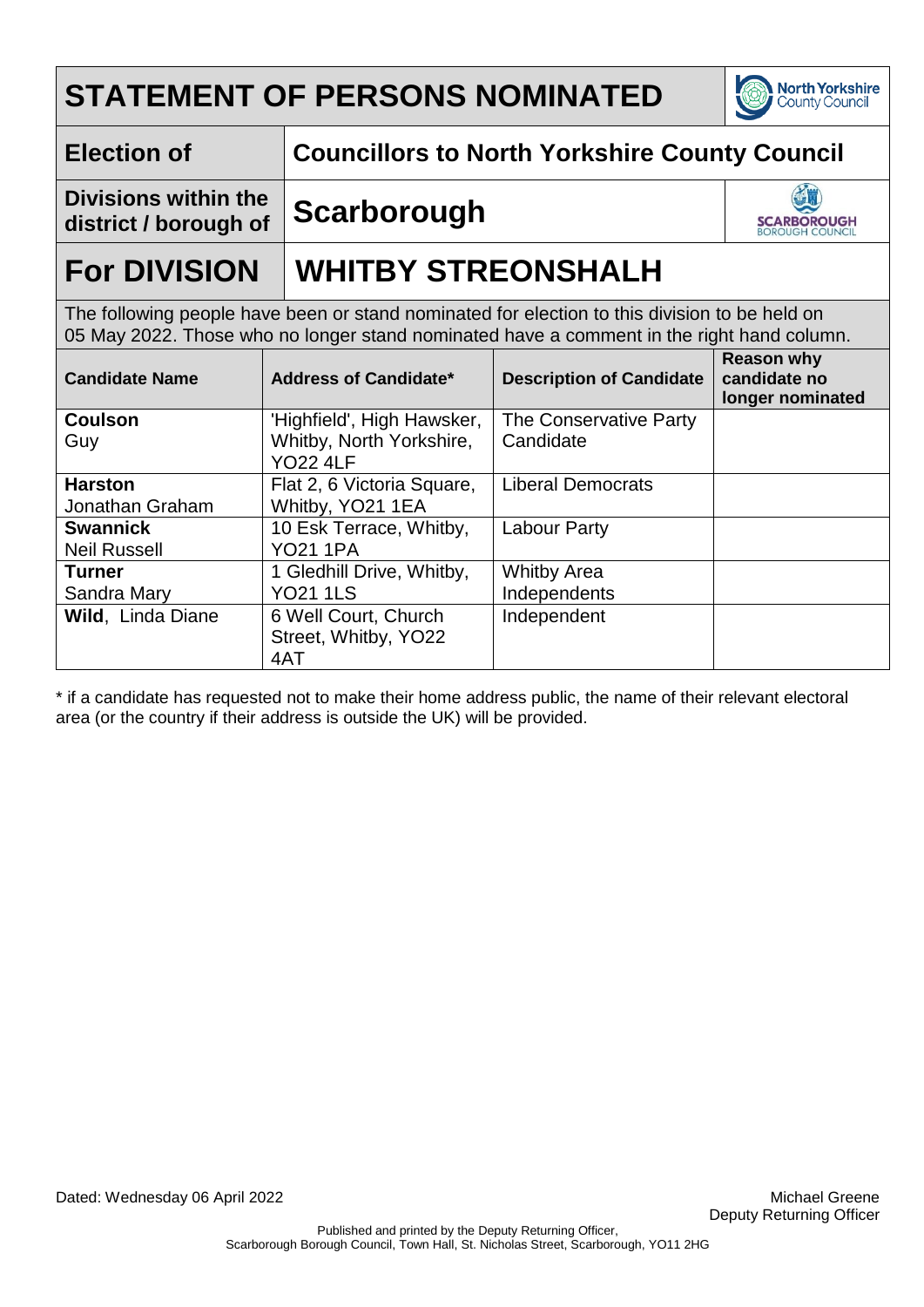

### **Election of Councillors to North Yorkshire County Council**

**Divisions within the district / borough of Scarborough**



## **For DIVISION | WHITBY WEST**

The following people have been or stand nominated for election to this division to be held on 05 May 2022. Those who no longer stand nominated have a comment in the right hand column.

| <b>Candidate Name</b> | <b>Address of Candidate*</b> | <b>Description of Candidate</b> | <b>Reason why</b><br>candidate no<br>longer nominated |
|-----------------------|------------------------------|---------------------------------|-------------------------------------------------------|
| <b>Brown</b>          | 14 Chubb Hill Road,          | <b>Liberal Democrats</b>        |                                                       |
| <b>Mathew Simon</b>   | Whitby, YO21 1JP             |                                 |                                                       |
| <b>Derrick</b>        | Autumn House, Crescent       | <b>Yorkshire Party</b>          |                                                       |
| Lee Francis           | Avenue, Whitby, YO21         |                                 |                                                       |
|                       | 3ED                          |                                 |                                                       |
| Goodberry             | 33 Iburndale Lane,           | <b>Whitby Area</b>              |                                                       |
| Glen                  | Sleights, Whitby, YO22       | Independents                    |                                                       |
|                       | 5DP                          |                                 |                                                       |
| <b>Jones</b>          | 4 The Garth, Whitby,         | Labour Party                    |                                                       |
| Asa Joe Benjamin      | <b>YO21 3PD</b>              |                                 |                                                       |
| Trumper, Phil         | 2 Beech Grove, Whitby,       | The Conservative Party          |                                                       |
|                       | North Yorkshire, YO21        | Candidate                       |                                                       |
|                       | 1HT                          |                                 |                                                       |